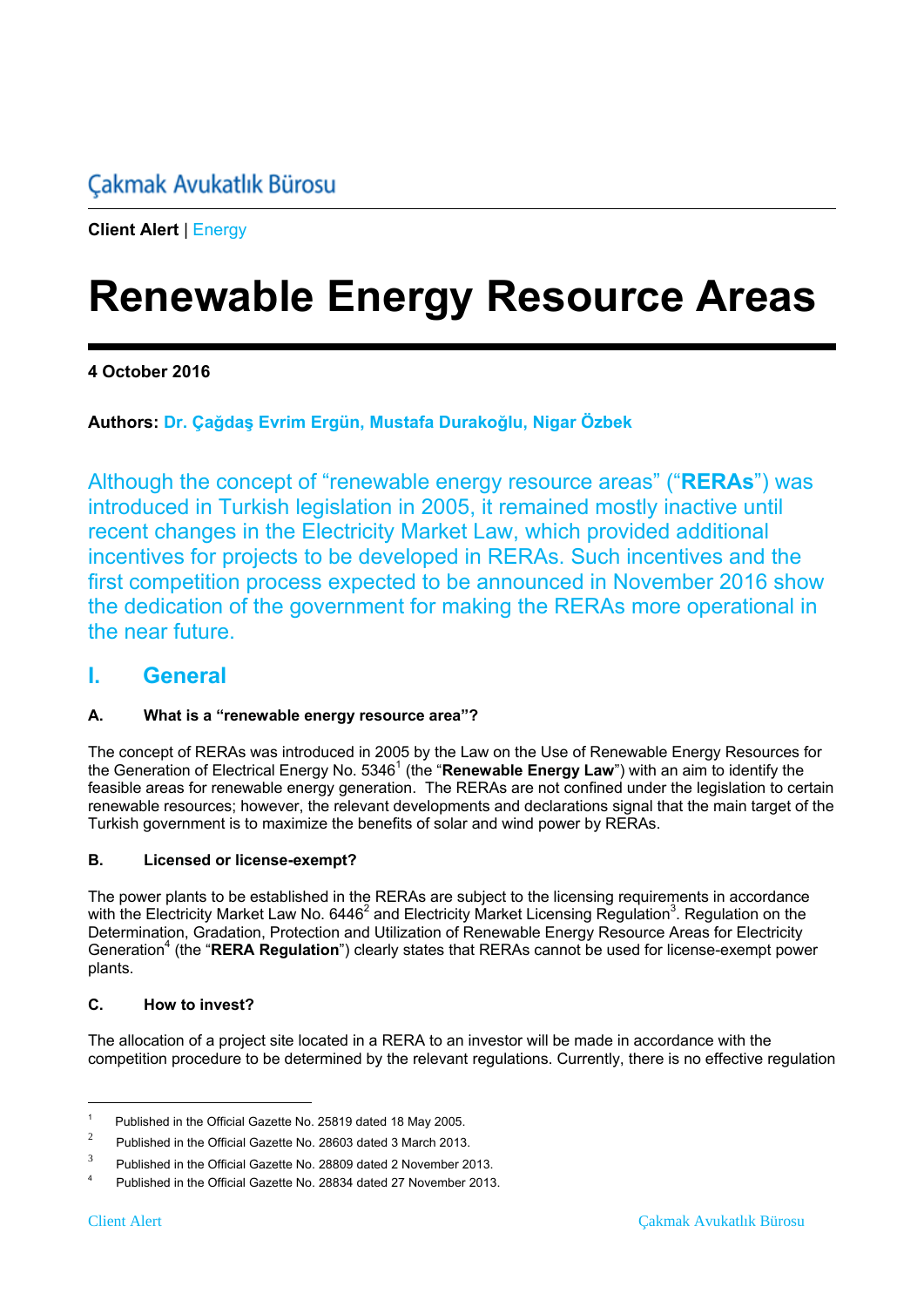on the competition procedures of RERAs; however, the draft regulation which is elaborated under Section C below aims to set out the procedure.

#### **D. Is there any existing RERA?**

The Ministry of Science, Industry and Technology and the Ministry of Energy and Natural Resources (the "**Ministry of Energy**") executed the Cooperation Protocol Concerning the Area Allocation for the Investors at Karapınar Energy Specialized Industry Region on 7 May 2015 (the "**Protocol**"). The Protocol has not been shared with the public; however, according to the press news, it provides the establishment of two specialized industry regions as RERAs in Karapınar province of Konya. The first one, which is Karapınar Energy Specialized Industry Region Part I with an area of 27,186,031 m<sup>2</sup> ("**Karapınar Part I**"), has been declared as a RERA in accordance with the announcement of the Ministry of Energy published in the Official Gazette on 9 September 2015. The second one is Karapınar Energy Specialized Industry Region Part II with an area of 32,400,845 m<sup>2</sup> ("**Karapınar Part II**") but this area has not been declared as a RERA yet. The total capacity of these RERAs is expected to be 3,000 MW as 1,400 MW for Karapınar I and 1,600 MW for Karapınar II.

### **II. New Incentives for RERAs**

The renewable energy based power plants on the RERAs can benefit from all incentives provided for the renewable energy based power plants. However, the recent amendments introduced by Law No. 6719 Amending the Electricity Market Law and Certain Other Laws (the "**Amending Law**") to the Electricity Market Law on 4 June 2016 provided additional incentives to the power plants to be constructed in RERAs as follows:

- for such power plants, a separate domestic equipment usage threshold will be determined under a regulation to be issued by the Ministry, which is expected to facilitate the use of domestic equipment incentive by such power plants;
- prior to the Amending Law, in practice, the transmission lines required for the connection of renewable energy based power plants to transformers were constructed by the generation companies and the cost of construction was reimbursed by Türkiye Elektrik İletim Anonim Şirketi ("**TEİAŞ**"), the state-owned electricity transmission company. The Amending Law provides that these lines will be constructed by TEİAŞ itself prior to the date of operation of the relevant power plant;
- the Amending Law provides that measurement data will no longer be required with regard to power plants to be constructed on renewable energy resource areas.

# **III. Draft Regulation on RERAs**

The Renewable Energy General Directorate of the Ministry of Energy published the "Draft Regulation on Renewable Energy Resource Areas" (the "**Draft Regulation**") on its website to receive the comments of the interested parties.

The main features of the Draft Regulation can be summarized as follows:

- The Draft Regulation provides a "full picture" in respect of RERAs, whereas, the RERA Regulation only governs the initial phases. Namely, under the Draft Regulation, rules and procedures pertaining to the following aspect s are provided: (i) determination of potential RERAs; (ii) feasibility and infrastructure studies in respect of RERAs, (iii) publication of final RERAs in the Official Gazette, and *ex officio* registration of RERAs in the relevant zoning plans; (iv) pre-requisites and procedures for the applicants that wish to invest in these RERAs, (v) competition procedures where there are multiple applications for a RERA; and (vi) the requirements that the investors of the RERAs should comply with during the preliminary license as well as the generation license stages.
- Reiterating the requirement introduced with the recent amendments to the Electricity Market Law, the Draft Regulation provides a minimum requirement for domestic equipment usage in